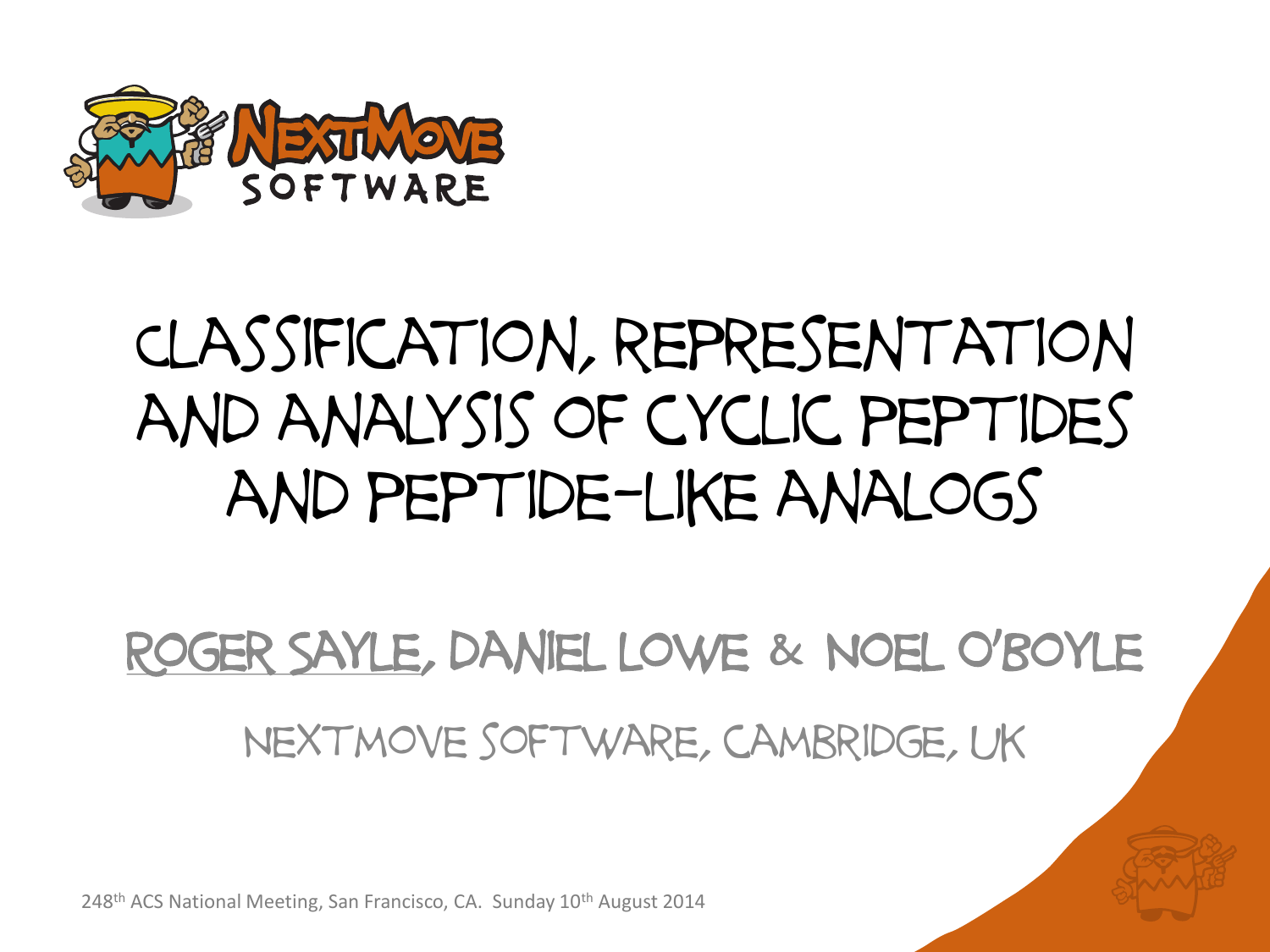## The story so far...

- Research & Development of biologics and biosimilars requires their representation/handling by compound registration systems.
- "Sugar & Splice" is NextMove Software's commercial toolkit for achieving this via perception and naming.
	- Perception: Recognition of biopolymers from "all atom" connection table representations (e.g. SMILES or V2000).
	- Naming: Assignment/generation of identifiers, such as line notations, IUPAC names, HELM, PLN, common names, etc.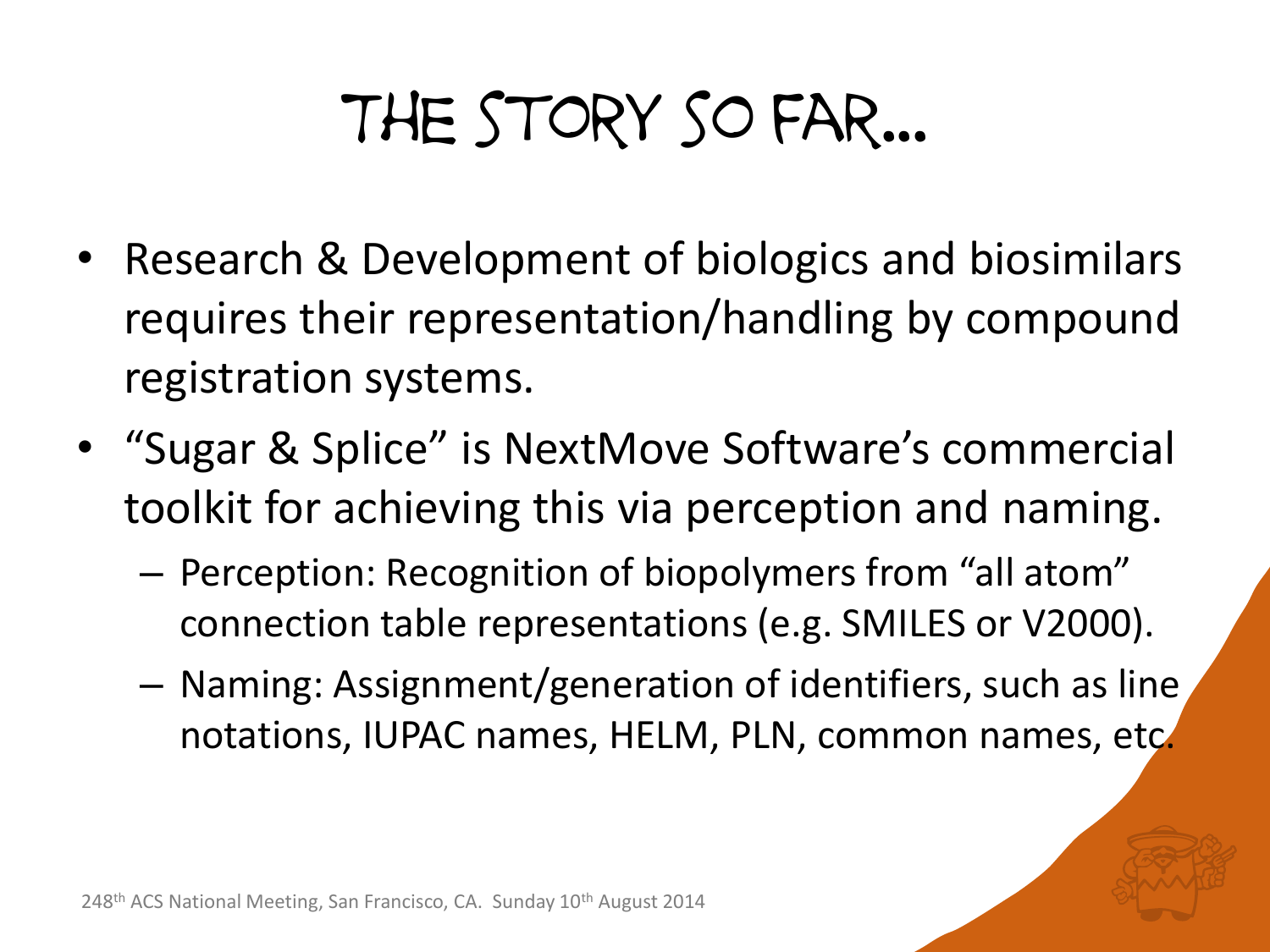## Line notations for peptide qsar

#### Comparing line notation representations simplifies the task of explaining variant/mutant biological activities/properties.

Ac-D-2Nal-D-Phe(4-Cl)-D-3Pal-Ser-Phe(4-S-dihydroorotamido)-D-Phe(4-ureido)-Leu-Lys(iPr)-Pro-D-Ala-NH2 **Degarelix** Ac-D-2Nal-D-Phe(4-Cl)-D-3Pal-Ser-N(Me)Tyr-D-Asn-Leu-Lys(iPr)-Pro-D-Ala-NH2 **Abarelix** Ac-D-2Nal-D-Phe(4-Cl)-D-3Pal-Ser-Tyr-D-Cit-Leu-Arg-Pro-D-Ala-NH2 **Cetrorelix Cetrorelix** 

|                                                                              | <b>File</b>      | Home |       | Insert       |                                      |     | Page Layout     |                                  | <b>Formulas</b>                                                                                                                                                                                                                                                                                                                                                                                                                                                                                 |  | Data |                       | Review              | View    |         |
|------------------------------------------------------------------------------|------------------|------|-------|--------------|--------------------------------------|-----|-----------------|----------------------------------|-------------------------------------------------------------------------------------------------------------------------------------------------------------------------------------------------------------------------------------------------------------------------------------------------------------------------------------------------------------------------------------------------------------------------------------------------------------------------------------------------|--|------|-----------------------|---------------------|---------|---------|
| Ж<br>ªa –                                                                    |                  |      | Arial |              |                                      |     | $\mathbf{r}$ 10 |                                  | $ \cdot $ A $ $ $\leq$ $ $ $\equiv$ $ $ $\equiv$ $ $                                                                                                                                                                                                                                                                                                                                                                                                                                            |  | ≫∼   |                       | 壽                   | General |         |
| Paste                                                                        |                  | в    | Ι     |              | $\overline{u}$ $\sim$ $\overline{u}$ | H - |                 |                                  | $\langle \mathbf{\hat{y}}\cdot\mathbf{A}\cdot \mathrel{\raisebox{1.5pt}{\scriptsize$\bullet$}}\mathrel{\raisebox{1.5pt}{\scriptsize$\bullet$}}\mathrel{\raisebox{1.5pt}{\scriptsize$\bullet$}}\mathrel{\raisebox{1.5pt}{\scriptsize$\bullet$}}\mathrel{\raisebox{1.5pt}{\scriptsize$\bullet$}}\mathrel{\raisebox{1.5pt}{\scriptsize$\bullet$}}\mathrel{\raisebox{1.5pt}{\scriptsize$\bullet$}}\mathrel{\raisebox{1.5pt}{\scriptsize$\bullet$}}\mathrel{\raisebox{1.5pt}{\scriptsize$\bullet$}}$ |  |      |                       | <b>Fact</b> +       | æ       | ≸5<br>% |
| Clipboard<br>同                                                               |                  |      | Font  |              |                                      |     |                 |                                  | Alignment<br>园                                                                                                                                                                                                                                                                                                                                                                                                                                                                                  |  |      |                       | 反                   | Number  |         |
| $f_x$<br>N3<br>$\overline{\phantom{a}}$                                      |                  |      |       |              |                                      |     |                 |                                  |                                                                                                                                                                                                                                                                                                                                                                                                                                                                                                 |  |      |                       |                     |         |         |
|                                                                              | A                |      | B.    | <sub>C</sub> | Ð                                    | F   | F               | G                                | н                                                                                                                                                                                                                                                                                                                                                                                                                                                                                               |  |      | К                     |                     |         | M       |
| 1                                                                            | <b>Buserelin</b> |      |       |              |                                      |     |                 |                                  | H Pyr His Trp Ser Tyr D-Ser(tBu)                                                                                                                                                                                                                                                                                                                                                                                                                                                                |  |      |                       | Leu Arg Pro NHEt    |         |         |
| 2<br>Gonadorelin   H   Pyr   His   Trp   Ser   Tyr   Gly                     |                  |      |       |              |                                      |     |                 |                                  |                                                                                                                                                                                                                                                                                                                                                                                                                                                                                                 |  |      |                       | Leu Arg Pro Gly-NH2 |         |         |
| 3.<br>Gosrelin                                                               |                  |      |       |              |                                      |     |                 | H Pyr His Trp Ser Tyr D-Ser(tBu) |                                                                                                                                                                                                                                                                                                                                                                                                                                                                                                 |  |      | Leu Arg Pro NHNHCONH2 |                     |         |         |
| 4<br><b>Histrelin</b>                                                        |                  |      |       |              |                                      |     |                 |                                  | H Pyr His Trp Ser Tyr D-His(1-Bn) Leu Arg Pro NHEt                                                                                                                                                                                                                                                                                                                                                                                                                                              |  |      |                       |                     |         |         |
| 5<br>Leuprorelin                                                             |                  |      |       |              |                                      |     |                 | H Pyr His Trp Ser Tyr D-Leu      |                                                                                                                                                                                                                                                                                                                                                                                                                                                                                                 |  |      | Leu Arg Pro NHEt      |                     |         |         |
| 6<br>Nafarelin                                                               |                  |      |       |              |                                      |     |                 | H Pyr His Trp Ser Tyr D-2Nal     |                                                                                                                                                                                                                                                                                                                                                                                                                                                                                                 |  |      | Leu Arg Pro Gly-NH2   |                     |         |         |
| <b>Triptorelin</b>                                                           |                  |      |       |              |                                      |     |                 | H Pyr His Trp Ser Tyr D-Trp      |                                                                                                                                                                                                                                                                                                                                                                                                                                                                                                 |  |      | Leu Arg Pro Gly-NH2   |                     |         |         |
| 8                                                                            |                  |      |       |              |                                      |     |                 |                                  |                                                                                                                                                                                                                                                                                                                                                                                                                                                                                                 |  |      |                       |                     |         |         |
| 14 H<br>E H.<br><b>LHRH Antagonists</b><br>LHRH agonists $\angle$<br>ध्याना∢ |                  |      |       |              |                                      |     |                 |                                  |                                                                                                                                                                                                                                                                                                                                                                                                                                                                                                 |  |      |                       |                     |         |         |
| Ready                                                                        |                  |      |       |              |                                      |     |                 |                                  |                                                                                                                                                                                                                                                                                                                                                                                                                                                                                                 |  |      |                       |                     |         |         |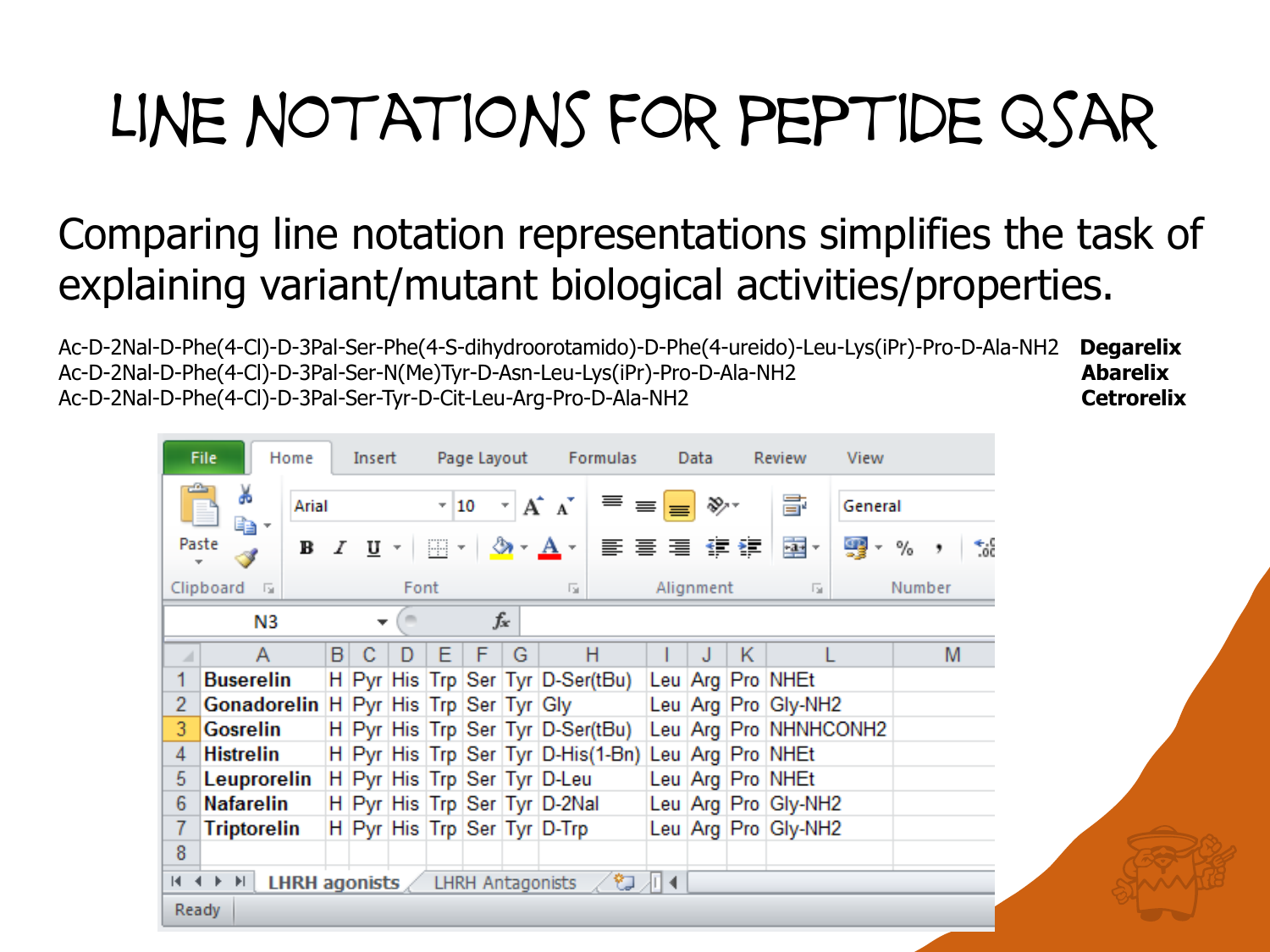## The story today

- At the Dallas ACS in March, I described systematic monomer naming for use in line notations.
- Today, I'll cover recent advances:
	- Unusual peptide backbones: non-alpha amino acids.
	- Simple cyclization: Disulfide bridges and homodetic cycles.
	- Heterodetic cyclization: isopeptide (sidechain and backbone), ester crosslinking and thioether bridges.
	- Derivatives of named (cyclic) peptides.
	- Antibody perception: Isotype and CDR loop identification.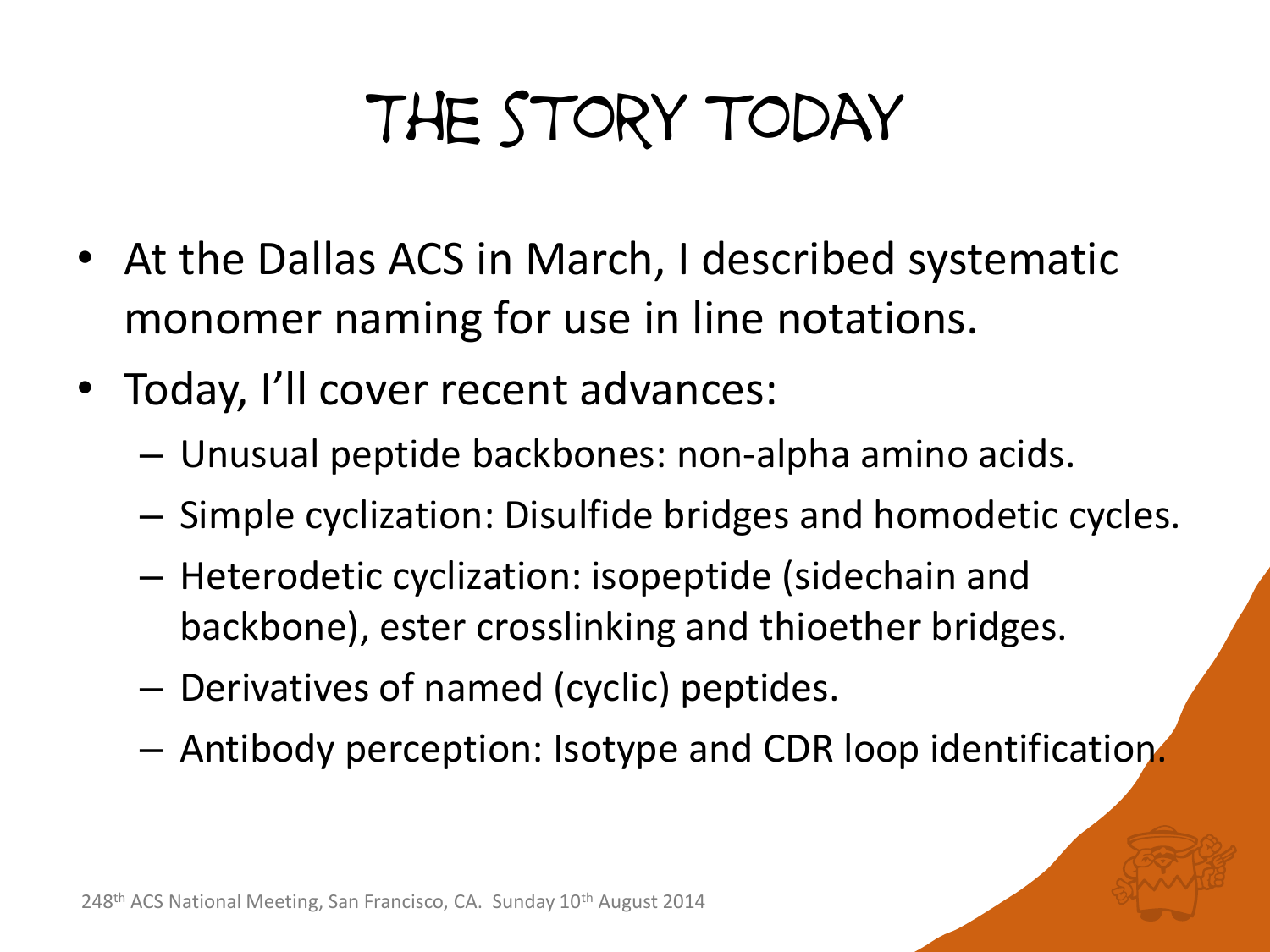#### Acyclic Peptide backbones

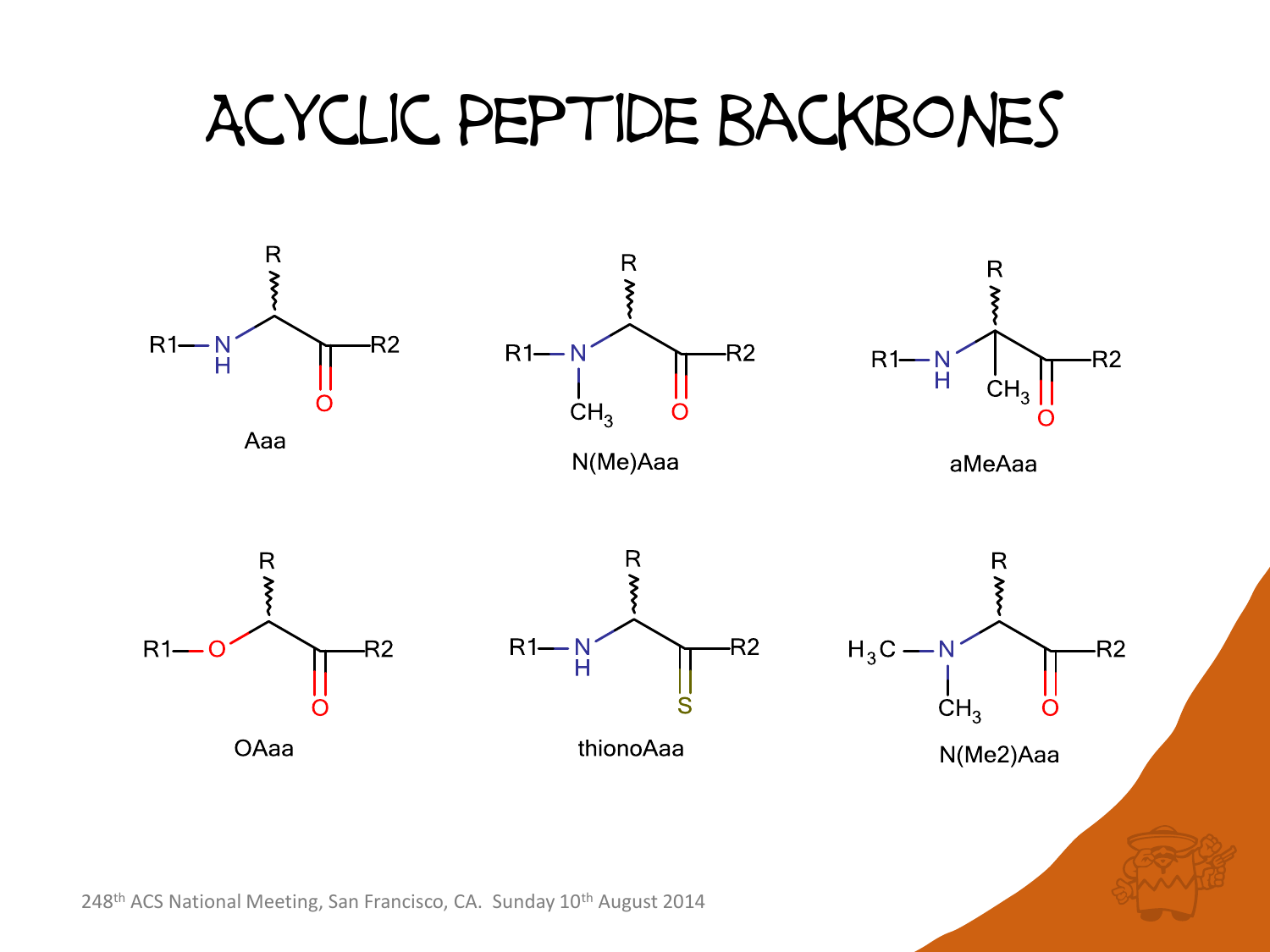### cyclic peptide backbones #1

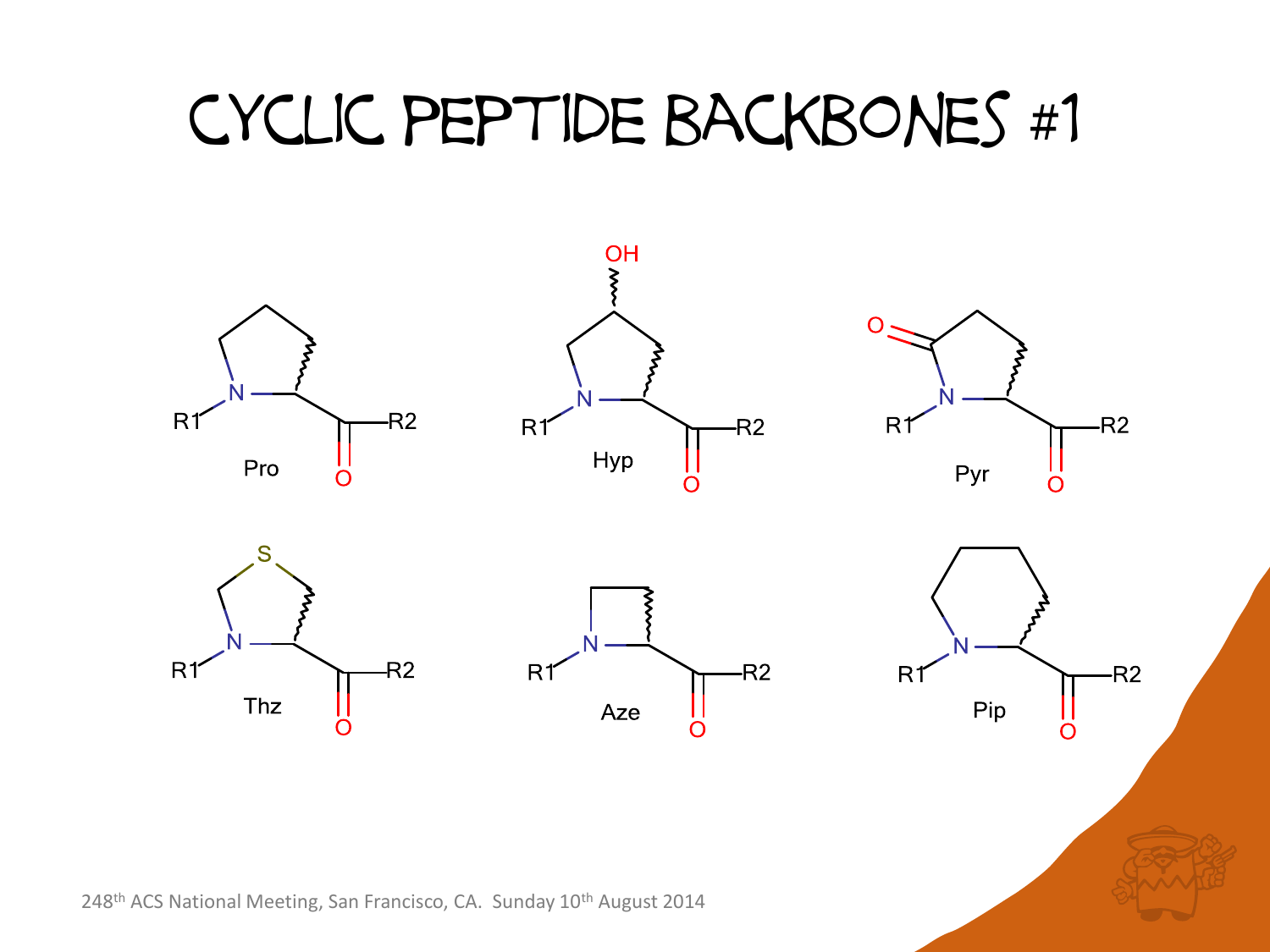#### cyclic peptide backbones #2

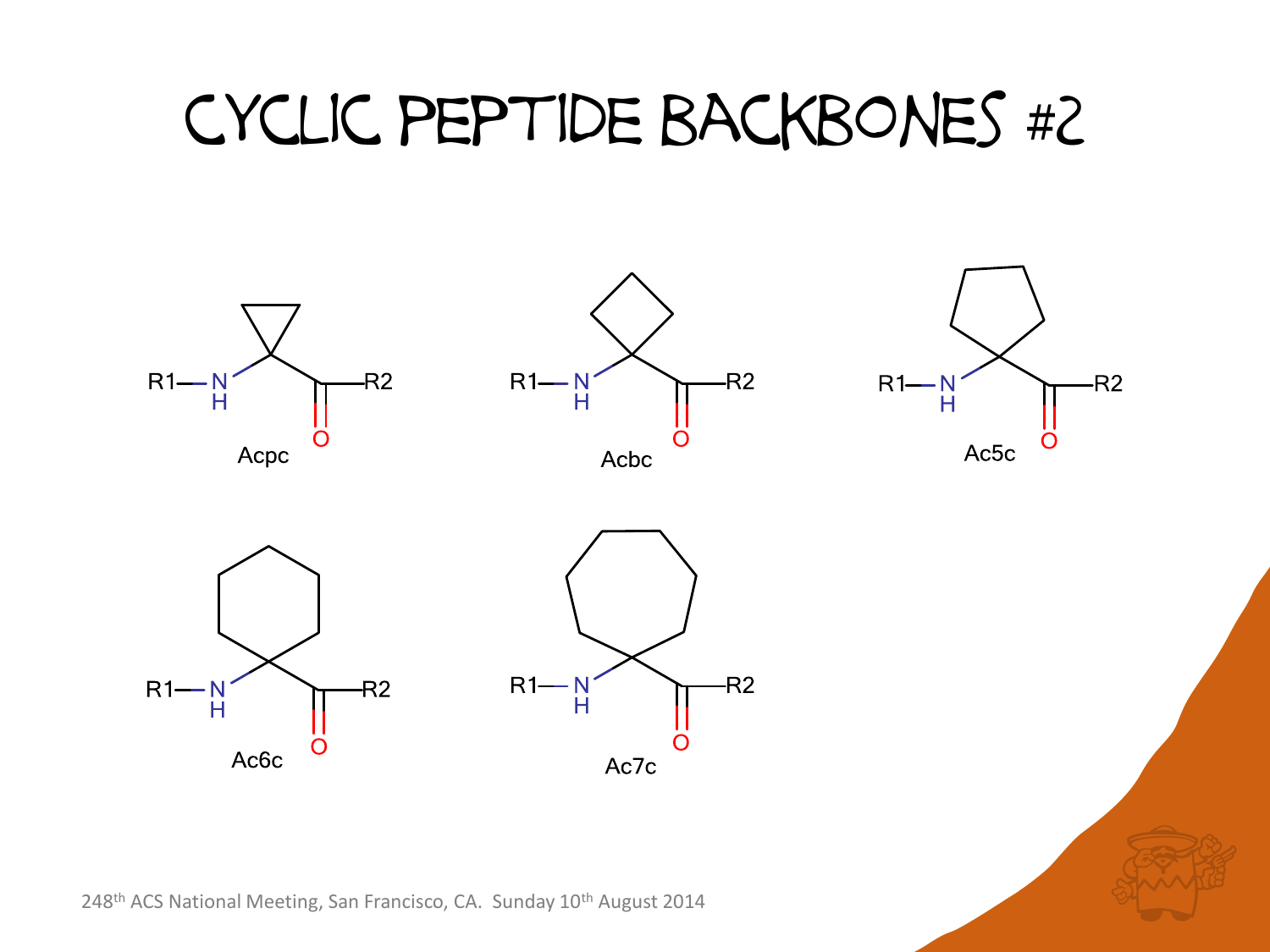#### Non-alpha amino backbones

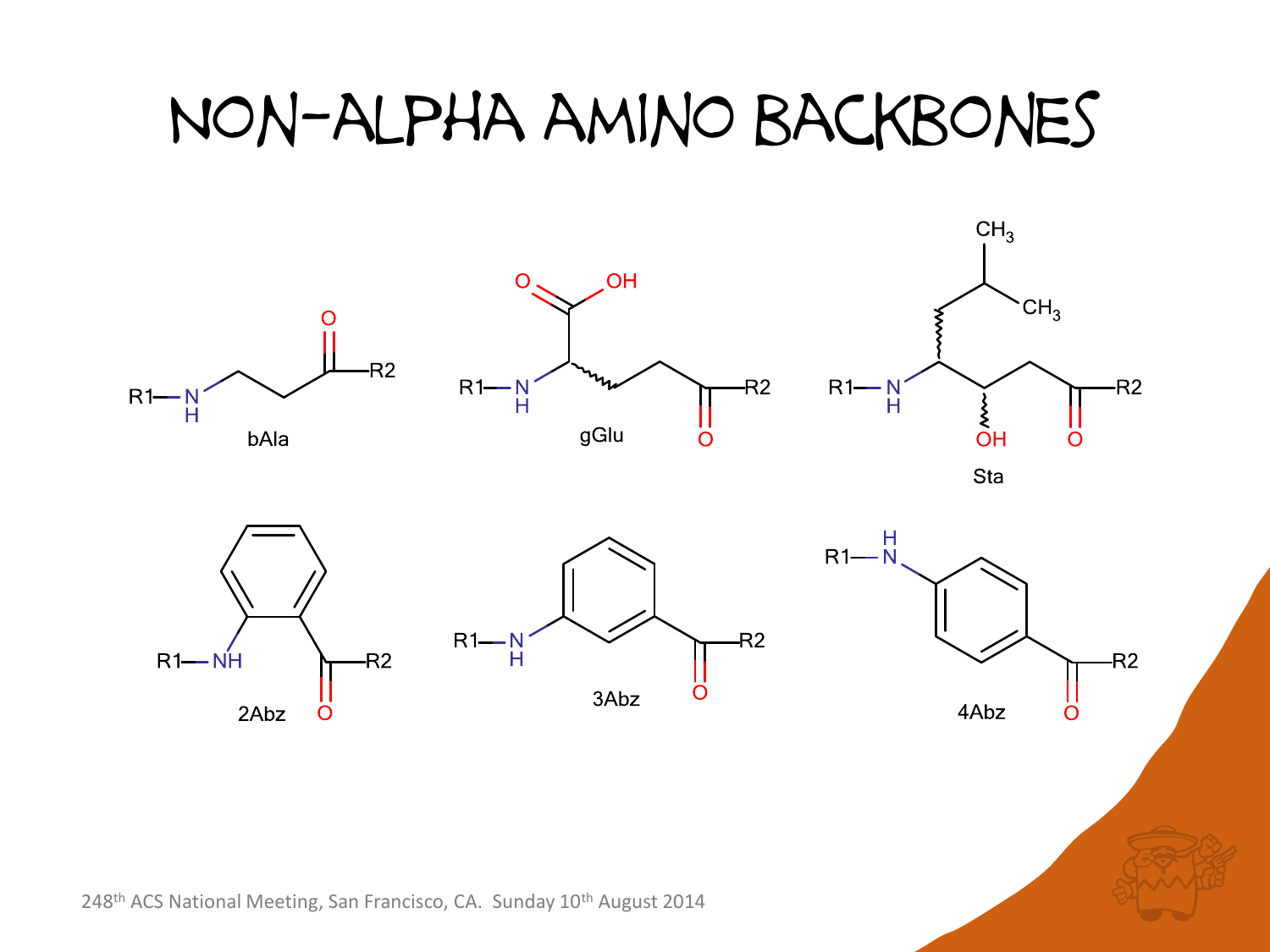#### Disulfide bridges



**H-Cys(1)-Tyr-Ile-Gln-Asp-Cys(1)-Pro-Leu-Gly-NH2**

PEPTIDE1{C.Y.I.Q.D.C.P.L.G.[am]}\$PEPTIDE1,PEPTIDE1,1:R3-6:R3\$\$\$ H-C(1)YIQDC(1)PLG-[NH2] [5-L-aspartic acid]oxytocin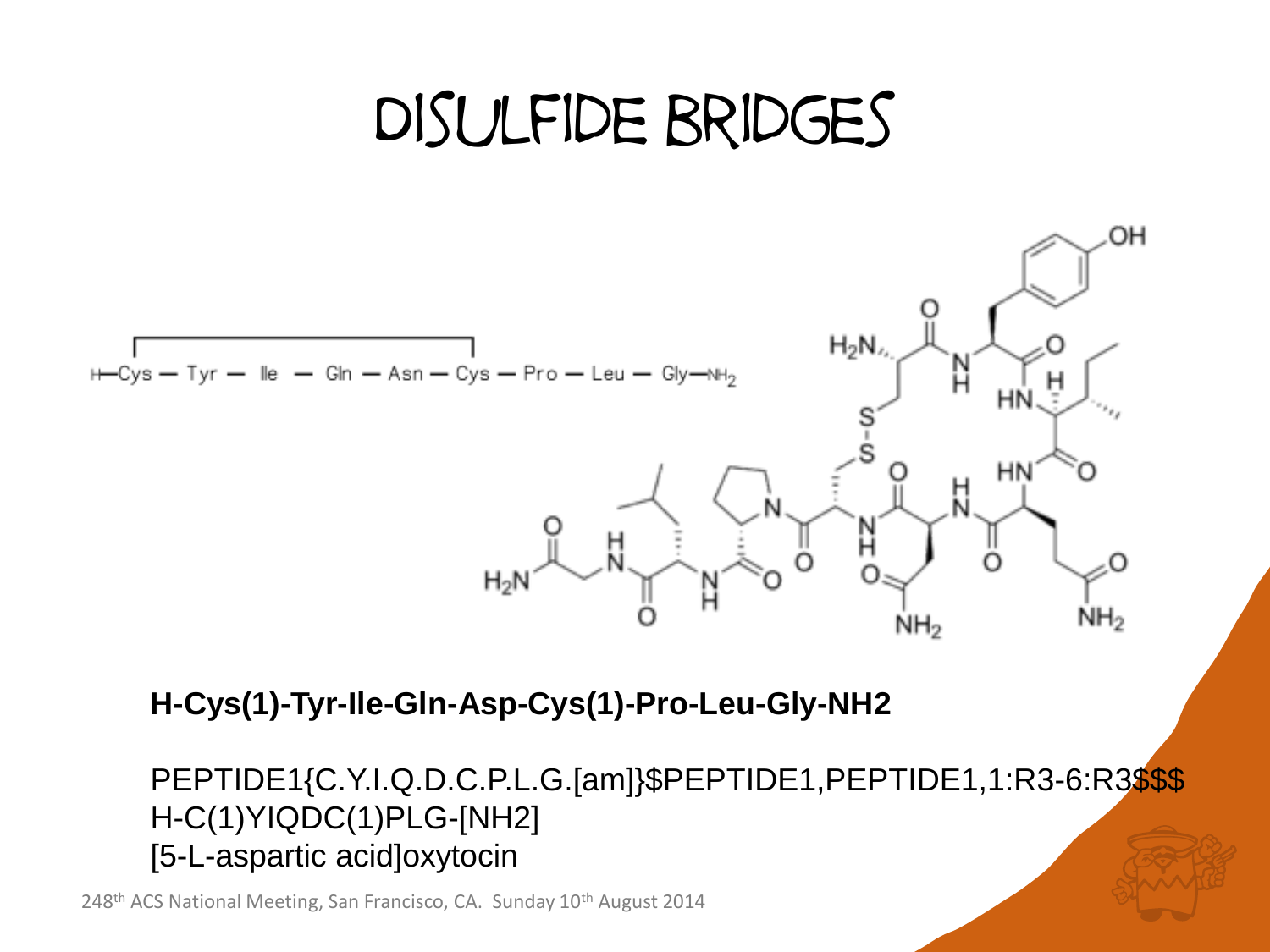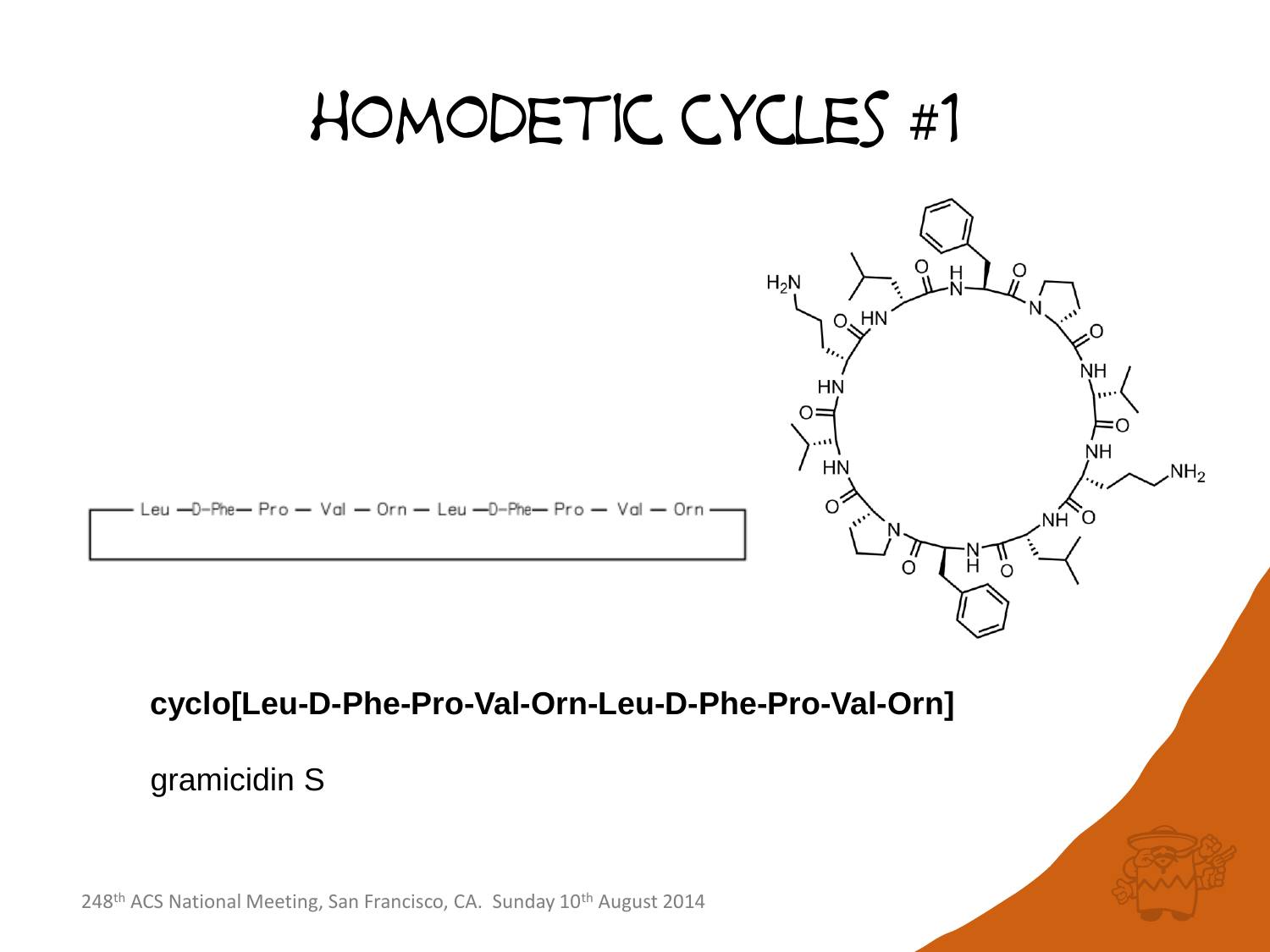### homodetic cycles #2

НŅ

JН

NH

OAla- Val -0-0Val-D-Val-OAla- Val -0-0Val-D-Val-OAla- Val



#### **cyclo[OAla-Val-D-OVal-D-Val-OAla-Val-D-OVal-D-Val-OAla-Val-D-OVal-D-Val]**

#### valinomycin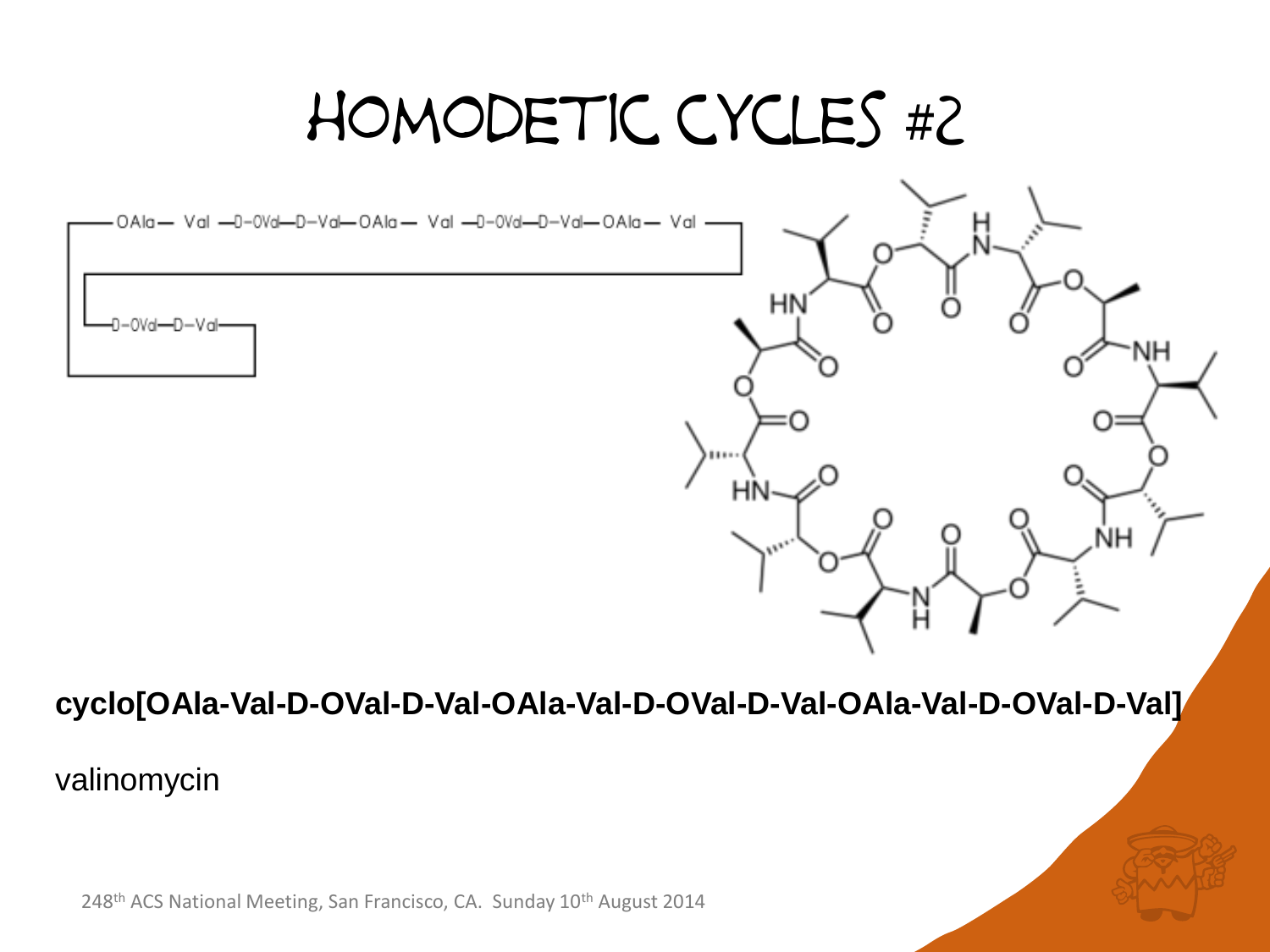## Extending disulfide bridging

- The postfix parenthesized digit(s) notation can be extended beyond cysteine to allow bridges between other amino acids containing terminal sulfanes.
- Cysteine-like residues include Cys, Pen, Hcy and Sec.
- H-Ala-Pen(1)-Ala-Hcy(1)-Ala-OH Non-cystine disulfide bridge
- H-Ala-Sec(1)-Ala-Sec(2)-Ala-OH Diselenide bridge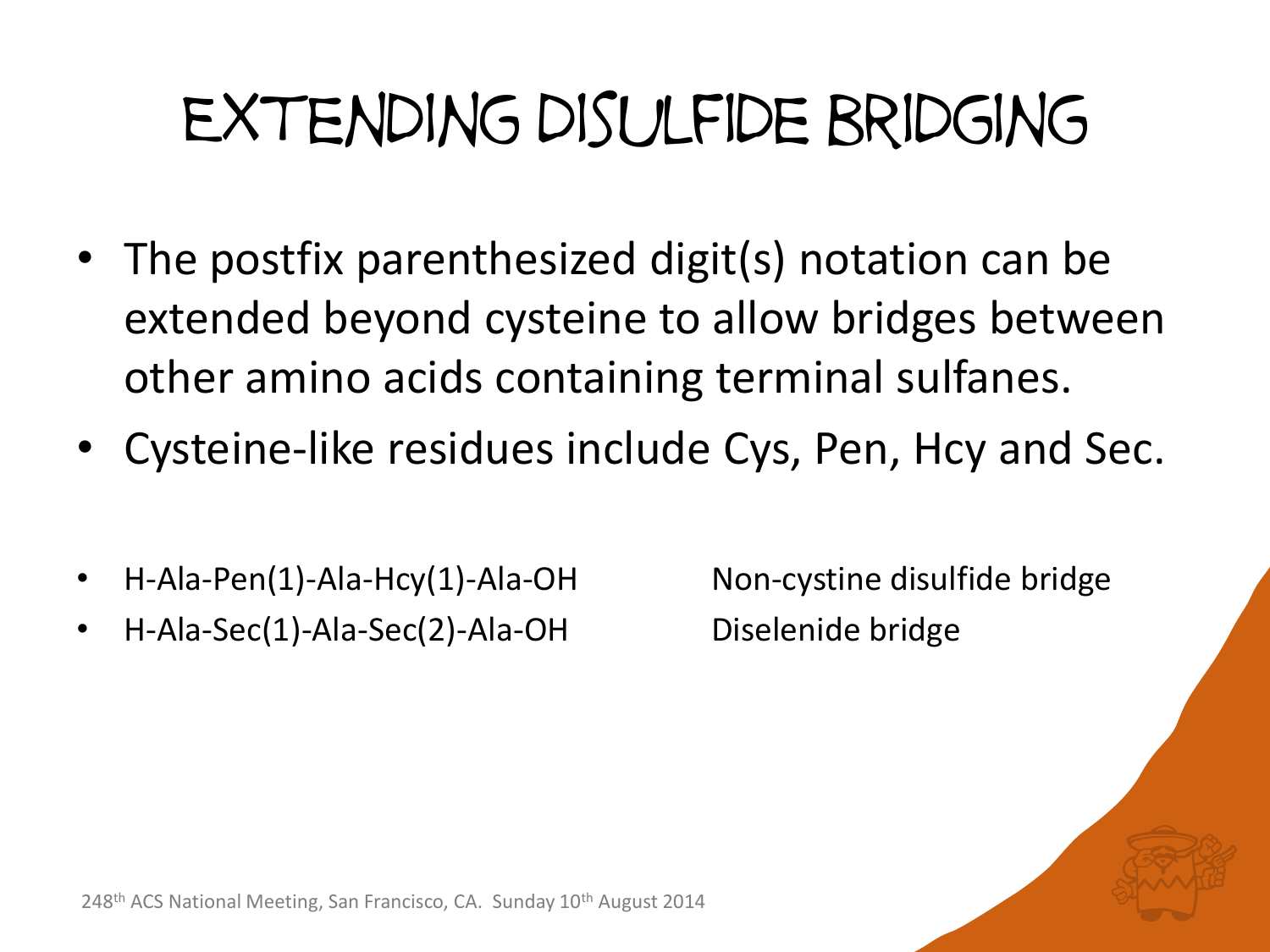## Notation for isopeptide bonding

- The syntax of disulfide bridges (and N-modifications) and be used to represent/encode isopeptide bonds.
- Acid residues include Asp, Glu, Aad, Asu, Gly(CO2H).
- Amine residues include Lys, Orn, Dab, Dap, hLys, Agl.
- H-Ala-Lys(1)-Ala-Asp(1)-Ala-OH Sidechain acid-sidechain amine
- H-Ala-Lys(1)-Ala-Glu(1)-Ala-OH Sidechain acid-sidechain amine
- H-Ala-N(1)Ala-Ala-Asp(1)-Ala-OH Sidechain acid-backbone amine
- H-N(1)Ala-Ala-Glu(1)-Ala-OH Sidechain acid-backbone amine
- Me-N(1)Gly-Ala-Ala-Asp(1)-OH Sidechain acid-backbone amine
- 

• H-Ala-Lys(1)-Ala-Ala-(1) Backbone acid-sidechain amine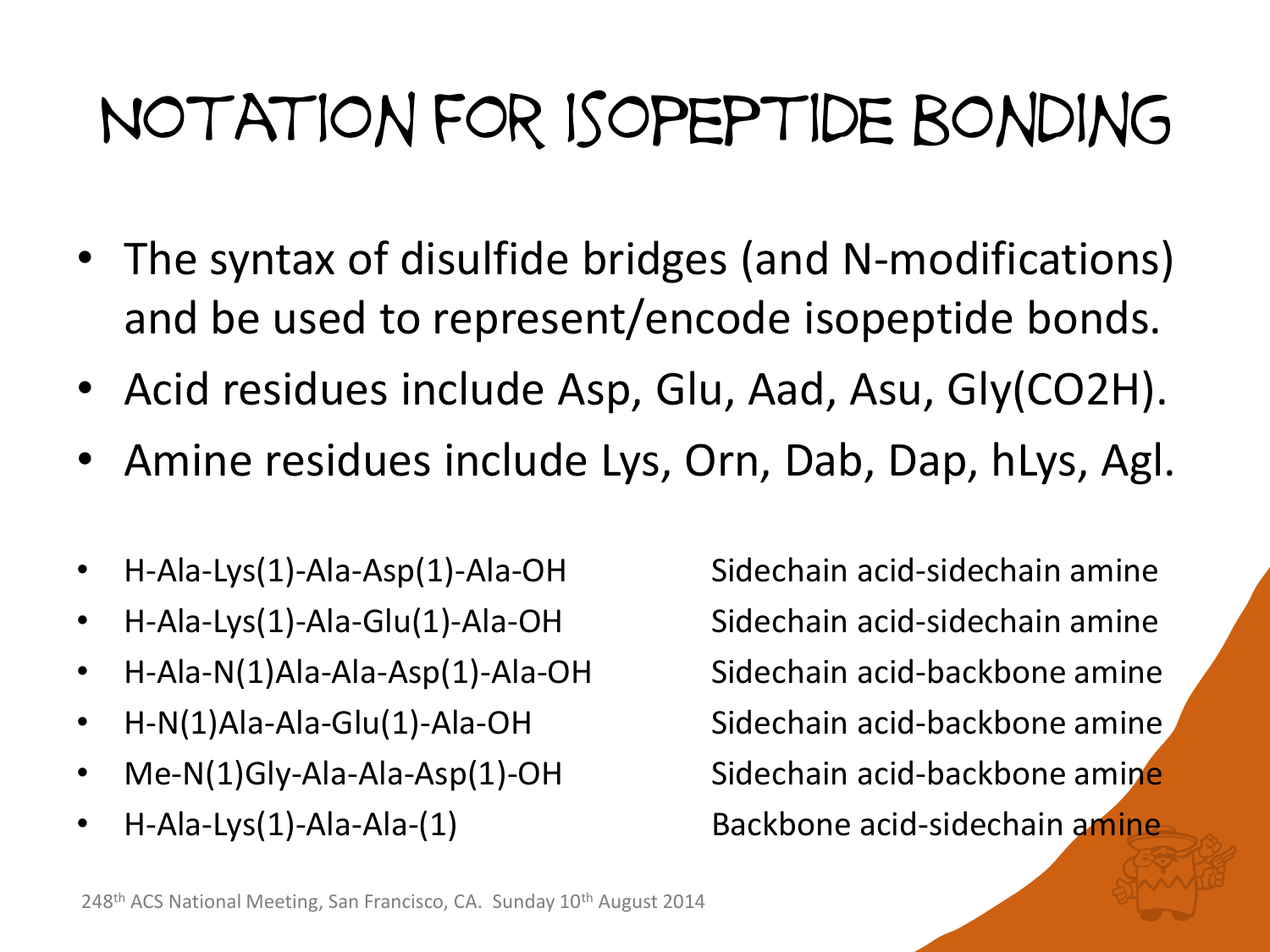# Real Isopeptide bonding examples

#### **Anantin**

H-N(1)Gly-Phe-Ile-Gly-Trp-Gly-Asn-Asp(1)-Ile-Phe-Gly-His-Tyr-Ser-Gly-Asp-Phe-OH

#### **Sungsanpin**

H-N(1)Gly-Phe-Gly-Ser-Lys-Pro-Ile-Asp(1)-Ser-Phe-Gly-Leu-Ser-Trp-Leu-OH

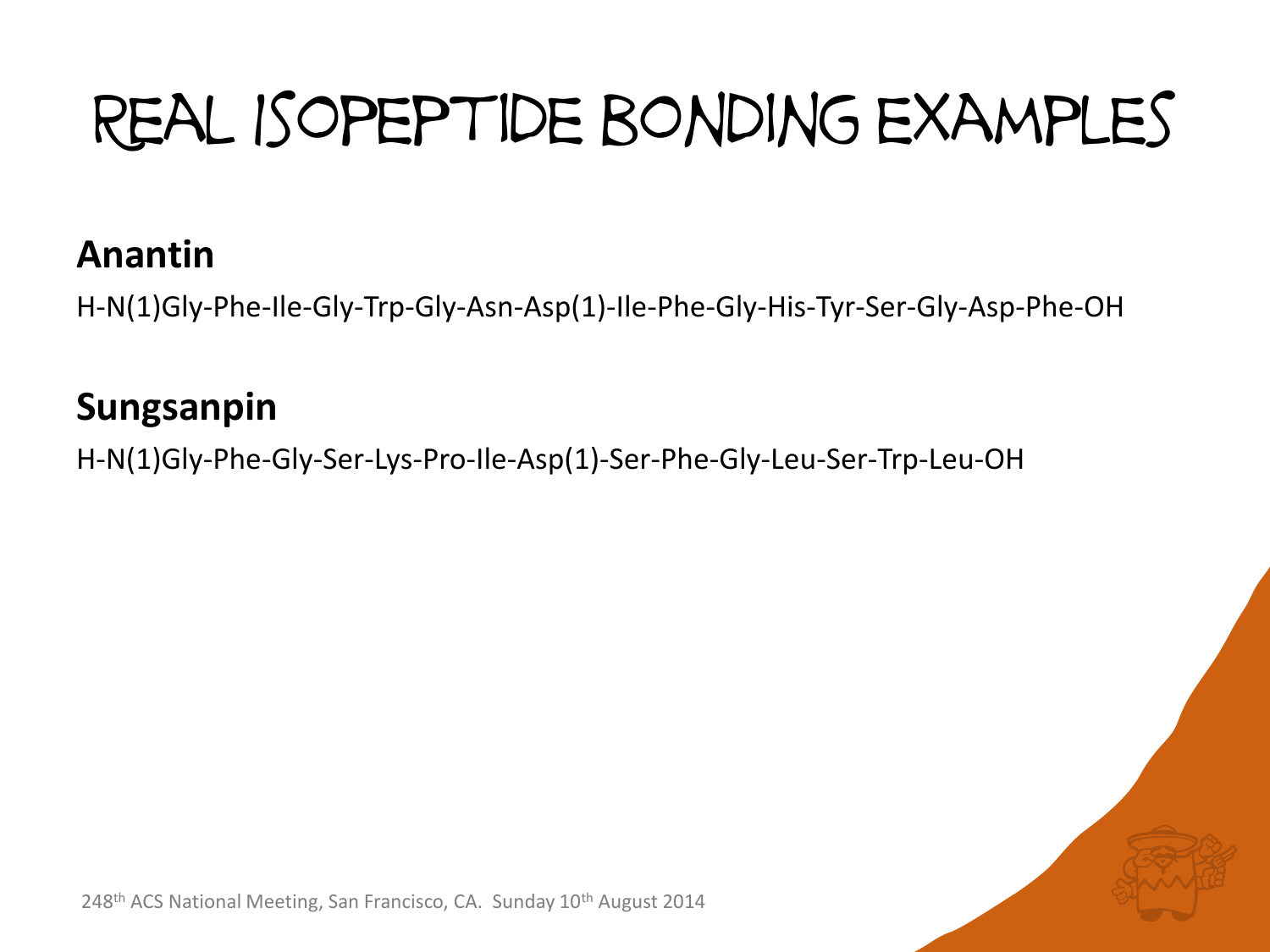# Additional cross link notations

- Thioether linkages, between a cysteine and an Nterminal (chloro)acetyl group, are increasingly popular, perhaps thanks to PeptiDream technology.
- Ac(1)-Ala-Cys(1)-Ala-OH
- Ester linkages are between acids and hydroxyl sidechains, including Ser, Tyr and Thr.
- H-Ala-Asp(1)-Ala-Ser(1)-Ala-OH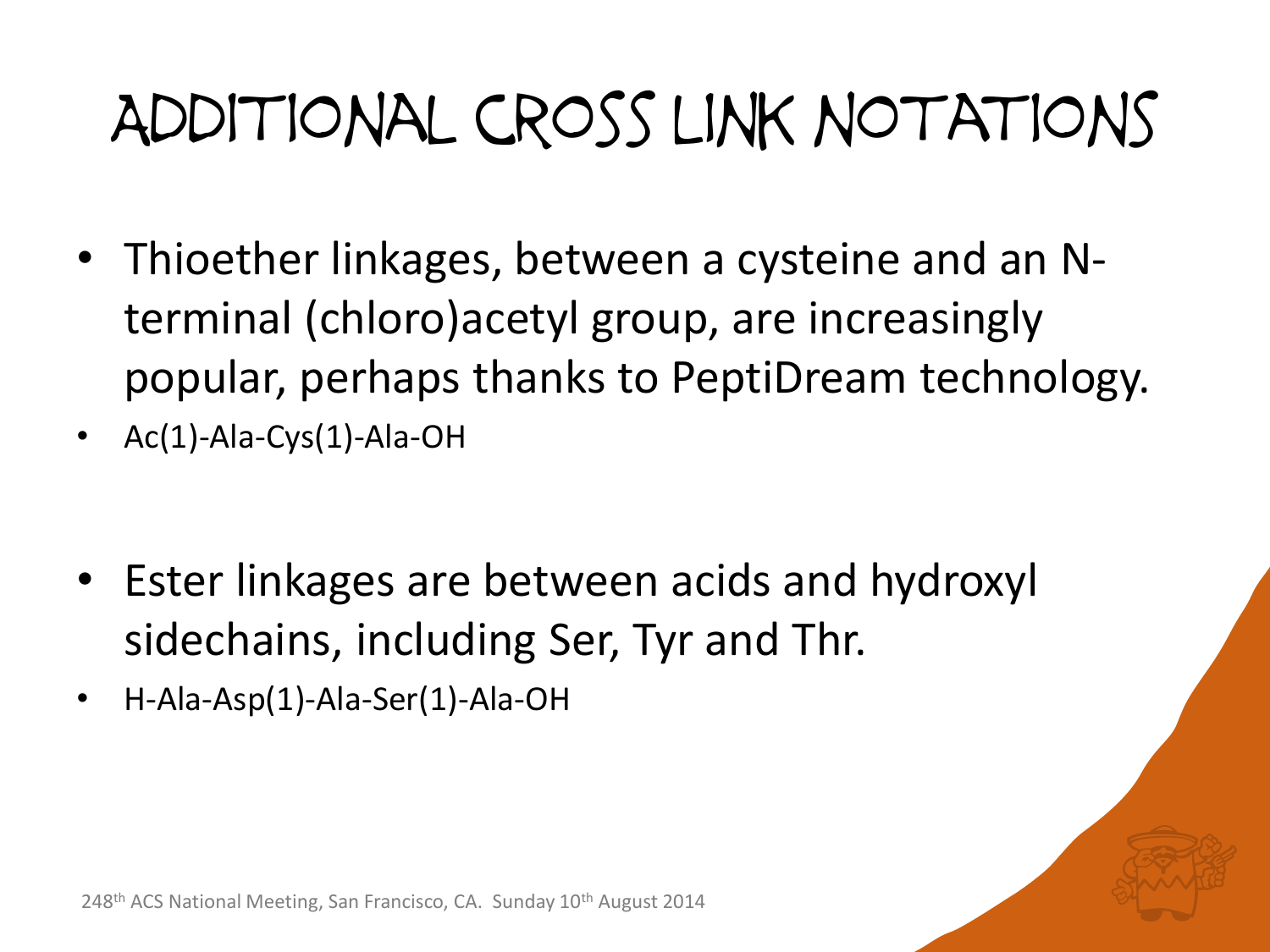## PEPTIDE NAMES IMPLY ARCHITECTURE

- Named peptides imply not only sequence but also N-terminal acetylation, C-terminal amidation and disulfide bridge topology.
- Example named derivatives:
	- gastrin (14-17)
	- motilin amide
	- oxytocin free-acid
	- acetyl-oxytocin
	- deacetyl-abarelix
	- oxytocin reduced
	- $-$  endothelin-1 (1→3),(11 → 15)-bis(disulfide)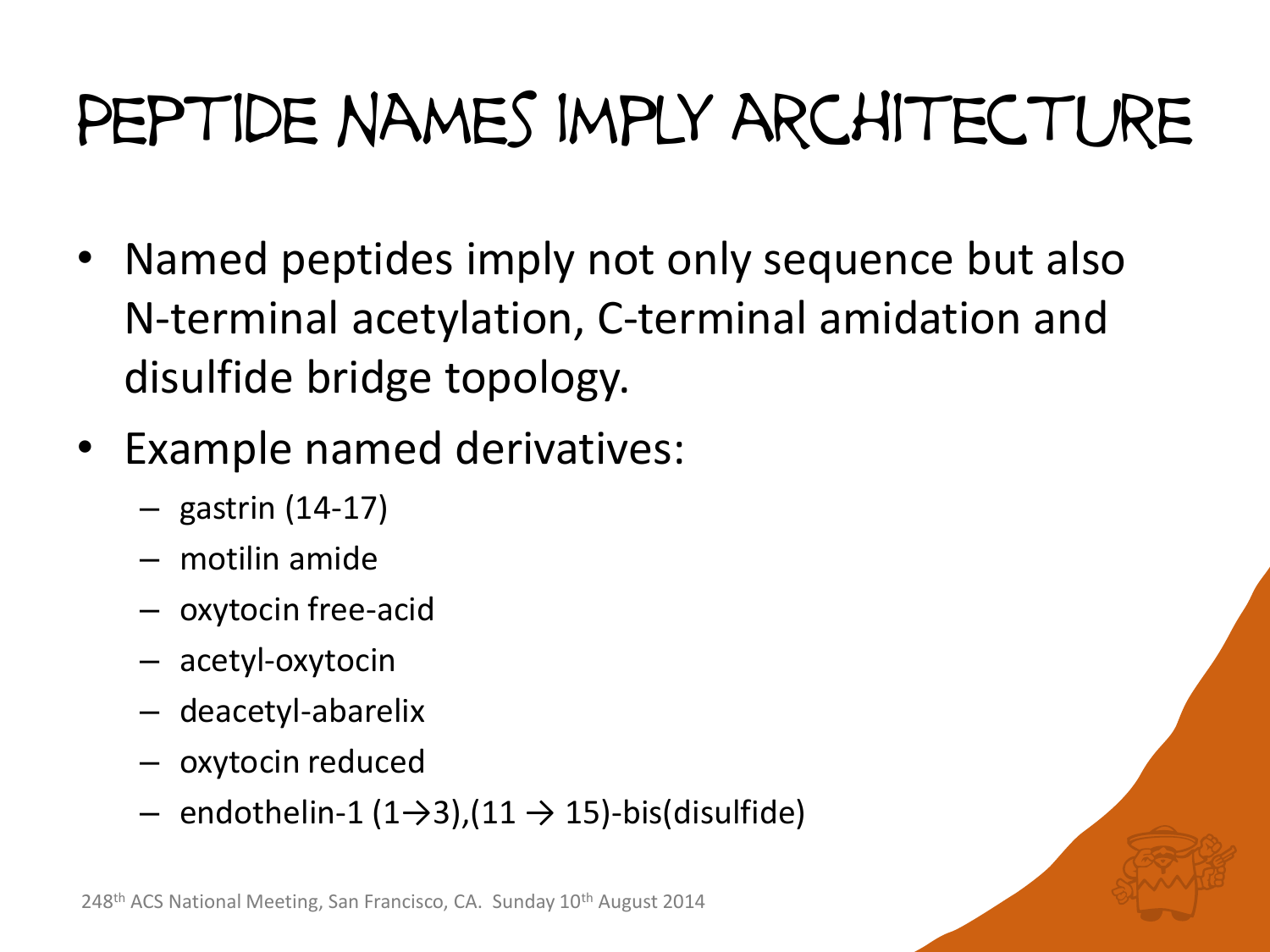## Named cyclic peptide derivatives

• Mutants of named cyclic peptides can be identified by comparing against all "rotational" permutations.

Example line notation query (CHEMBL478596) cyclo[Ala-Gly-Thr-Phe-Val-Tyr] Reference database line notations: cyclo[Gly-Thr-Phe-Leu-Tyr-Thr] dichotomin B cyclo[Ala-Gly-Thr-Phe-Leu-Tyr] dichotomin C Resulting Sugar & Splice peptide name: [5-L-valine]dichotomin C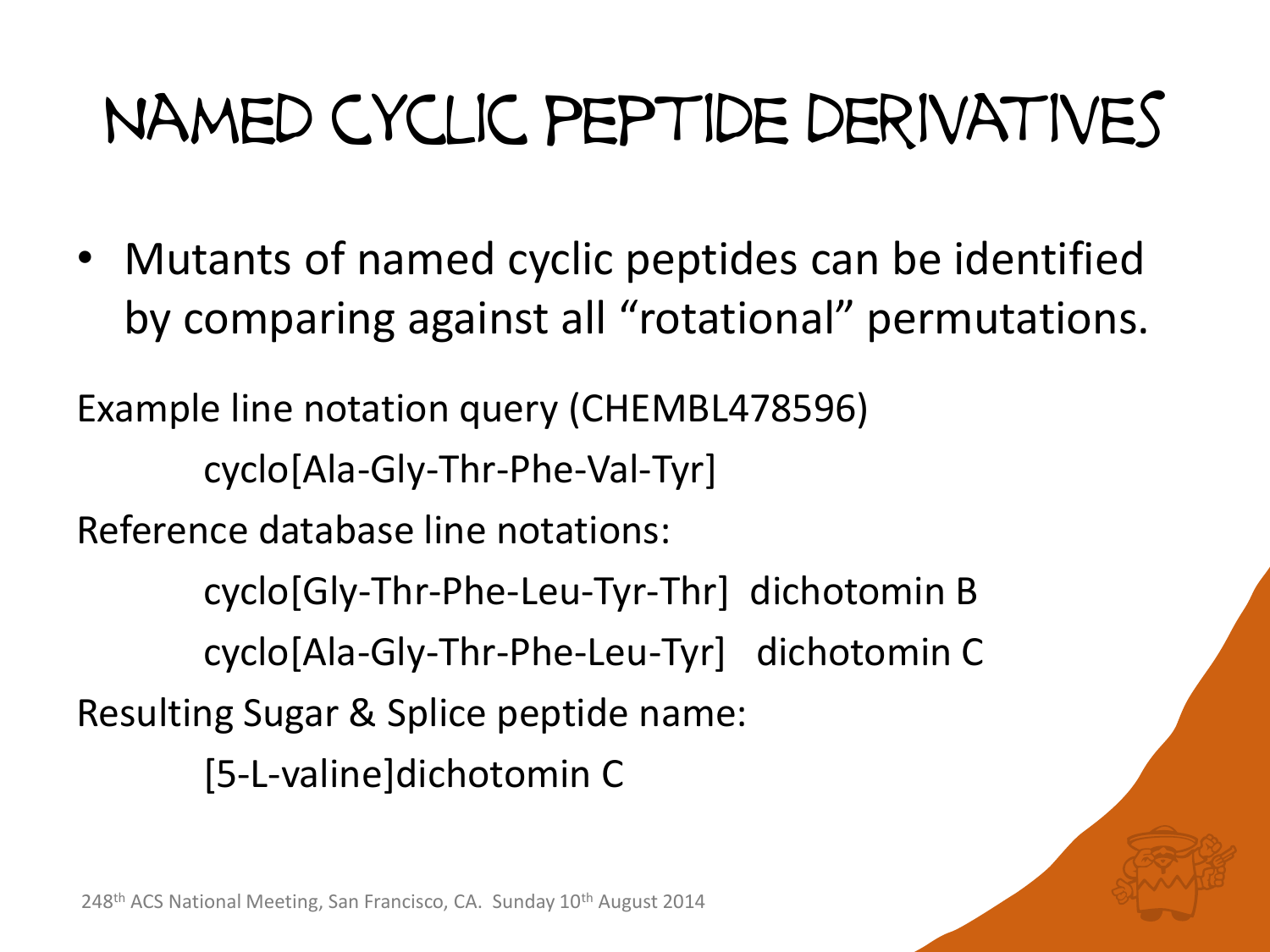# Isotyping antibody chains

• Antibody chains may be classified into isotypes using global (NWS) sequence alignment [*n.b.* not blastp].

| $\bullet$ | <b>Light chains</b>            | <b>UNIPROT</b>     | <b>ChEMBL19 count</b> |
|-----------|--------------------------------|--------------------|-----------------------|
|           | - Ig kappa [human]             | <b>IGKC_HUMAN</b>  | 131                   |
|           | - Ig lambda [human]            | LAC2_HUMAN         | 12                    |
|           | - Ig kappa [mouse]             | <b>IGKC MOUSE</b>  | 7                     |
| $\bullet$ | <b>Heavy chains</b>            |                    |                       |
|           | - Ig gamma-1 [human]           | IGHG1 HUMAN        | 105                   |
|           | $-$ Ig gamma-2 [human]         | IGHG2 HUMAN        | 13                    |
|           | $-$ Ig gamma-4 [human]         | IGHG4 HUMAN        | 21                    |
|           | $-$ Ig gamma-1 [mouse]         | IGHG1 MOUSE        | 2                     |
|           | Ig gamma-2A [mouse]            | <b>GCAA MOUSE</b>  | $\overline{2}$        |
|           | Ig gamma-2B {secreted} [mouse] | <b>IGG2B MOUSE</b> | $\mathbf{1}$          |
|           | Ig mu {secreted} [human]       | <b>IGHM HUMAN</b>  | (Panobacumab)         |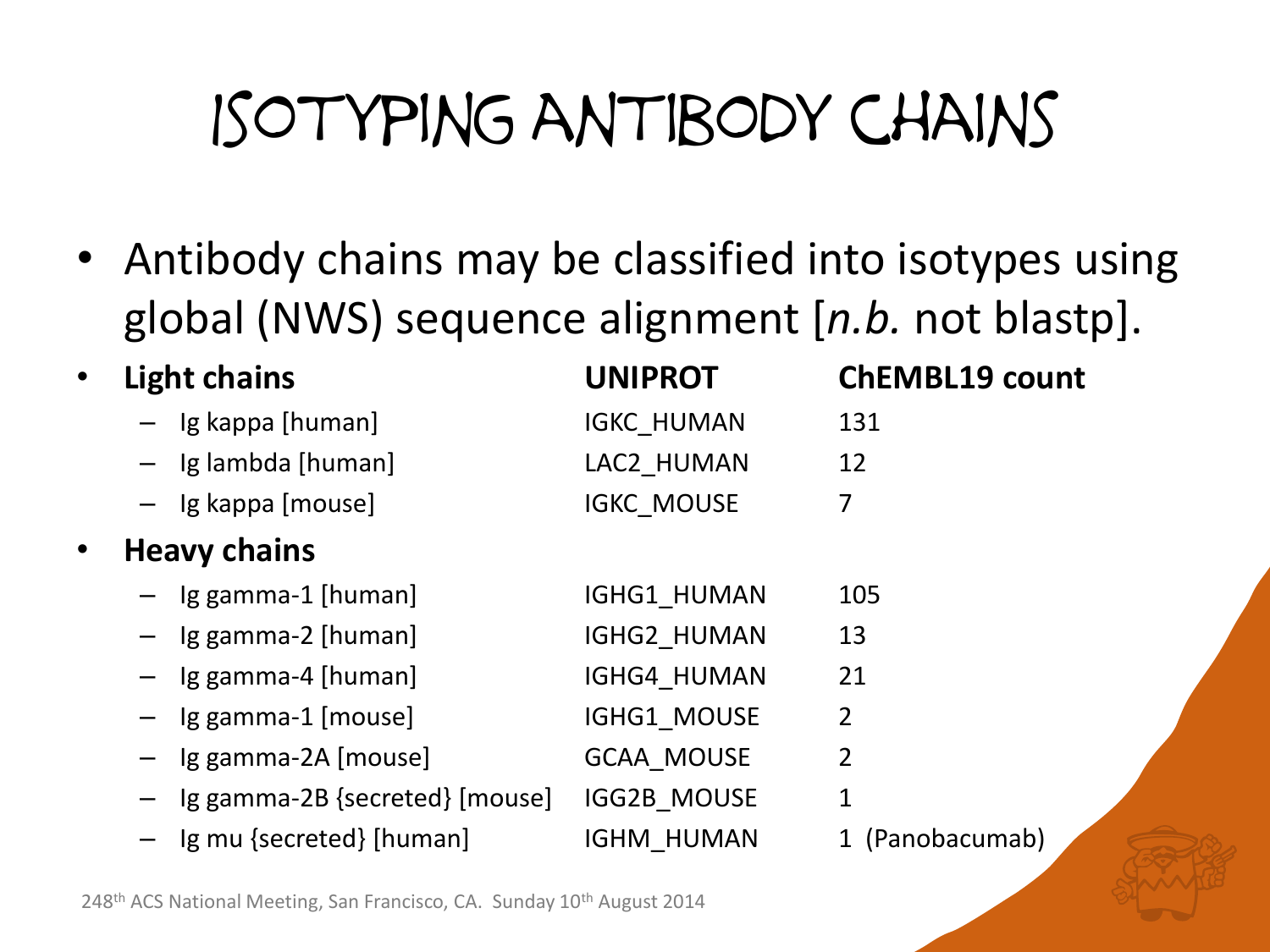#### Antibody CDR loop perception

**LC light chain: 215 AA Isotype: Ig kappa [human] Aligning against Adalimumab\_L (214 AA) Identity: 81.78% (175/214) Similarity: 91.59% (196/214)**

**Ref DIQMTQSPSSLSASVGDRVTITCRASQGIRN-YLAWYQQKPGKAPKLLIYAASTLQSGVP 59 :| :||||::|| | |:| |::||||| : : ||||||||||:||:||:: :|: :|:|**

**Qry EIVLTQSPATLSLSPGERATLSCRASQIVSSAYLAWYQQKPGQAPRLLMFGSSSRATGIP 60**

**Ref SRFSGSGSGTDFTLTISSLQPEDVATYYCQRYNRAPYTFGQGTKVEIKRTVAAPSVFIFP 119 |||||||||||||||| |:||| | ||||:| : ||| ||||:|||||||||||||| Qry DRFSGSGSGTDFTLTISRLEPEDFAVYYCQQYGSSQGTFGPGTKVDIKRTVAAPSVFIFP 120**

**Ref PSDEQLKSGTASVVCLLNNFYPREAKVQWKVDNALQSGNSQESVTEQDSKDSTYSLSSTL 179 ||||||||||||||||||||||||||||||||||||||||||||||||||||||||||||**

**Qry PSDEQLKSGTASVVCLLNNFYPREAKVQWKVDNALQSGNSQESVTEQDSKDSTYSLSSTL 180**

**Ref TLSKADYEKHKVYACEVTHQGLSSPVTKSFNRGEC 214**

 **|||||||||||||||||||||||||||||||||||**

**Qry TLSKADYEKHKVYACEVTHQGLSSPVTKSFNRGEC 215**

**Anchor positions: 25, 33, 49, 53, 88, 98**

**IMGT CDR lengths: [7.3.9]**

**..SCRAS[QIVSSAY]LAWYQ..RLLMF[GSS]SRATG..AVYYC[QQYGSSQGT]FGPGT..**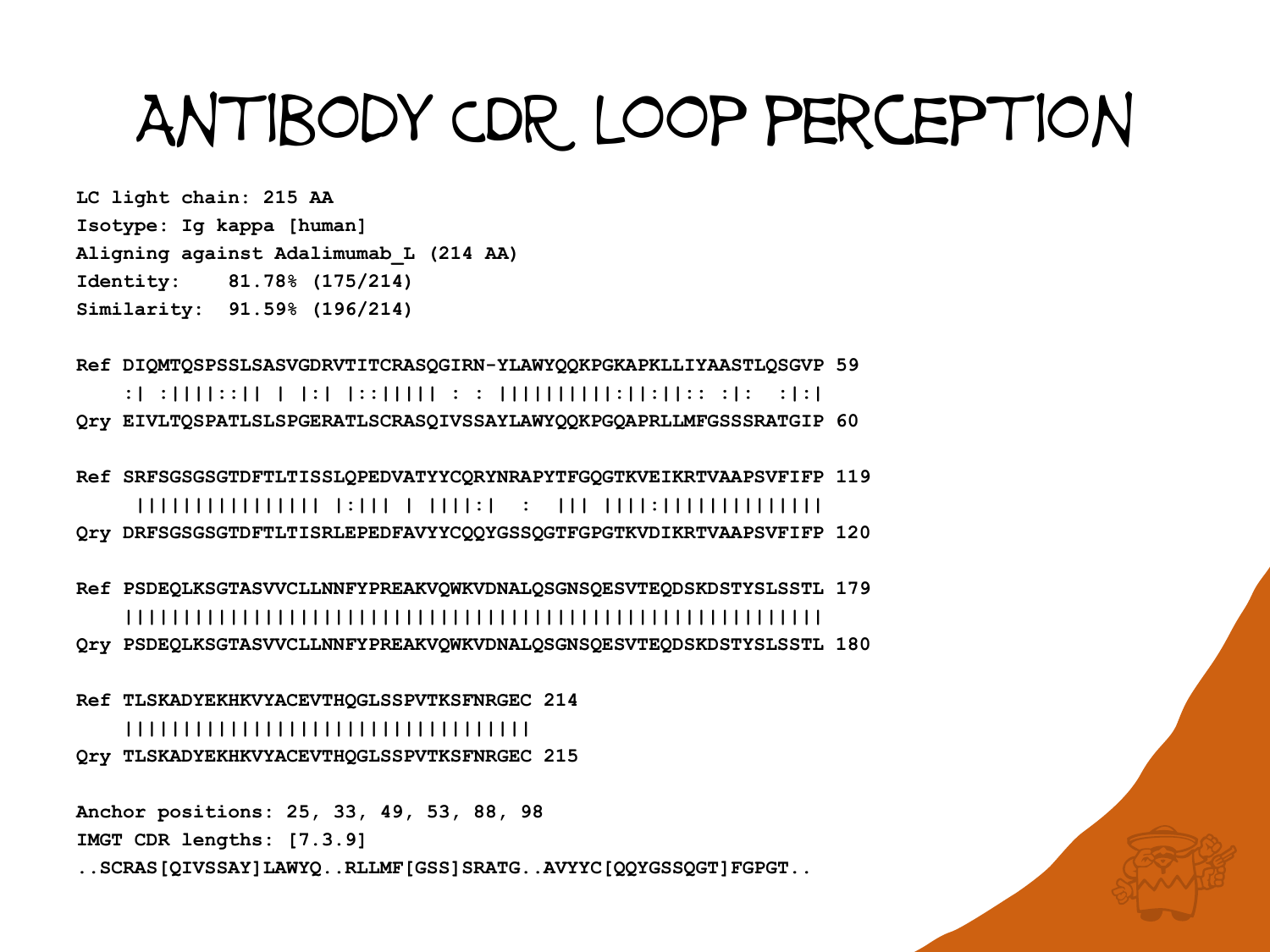## Antibody perception examples

DavesADC.mol SciTegic10231309212D Courtesy of Keith Taylor, Ladera 0 0 0 0 0 0 999 V3000 M V30 BEGIN CTAB M V30 COUNTS 10256 10536 0 0 1 M V30 BEGIN ATOM

SNSIsotyper can be used to check that an antibody has been correctly registered [bridges, glycans, etc.].

**DavesADC\_H: 450 AA Isotype: Ig gamma-1 [human] IMGT CDR lengths: [8.8.13]** ..SCAAS[GFNIKDTY]IHWVR..EWVAR[IYPTNGYT]RYADS..AVYYC[SRWGGDGFYAMDY]WGQGT.. **DavesADC\_L: 213 AA Isotype: Ig kappa [human] IMGT CDR lengths: [6.3.9]** ..TCRAS[QDVNTA]VAWYQ..KLLIY[SAS]FLYSG..ATYYC[QQHYTTPPT]FGQGT..

**HC heavy chain: 446 AA Isotype: Ig gamma-1 [human] IMGT CDR lengths: [8.7.10]** ..TCTVS[GGSISGYY]WSWIR..EWIGR[IYTSGST]NYNPS..AVYYC[ARGRFTYFDY]WGQGT.. **LC light chain: 215 AA Isotype: Ig kappa [human] IMGT CDR lengths: [7.3.9]** ..SCRAS[QIVSSAY]LAWYQ..RLLMF[GSS]SRATG..AVYYC[QQYGSSQGT]FGPGT..